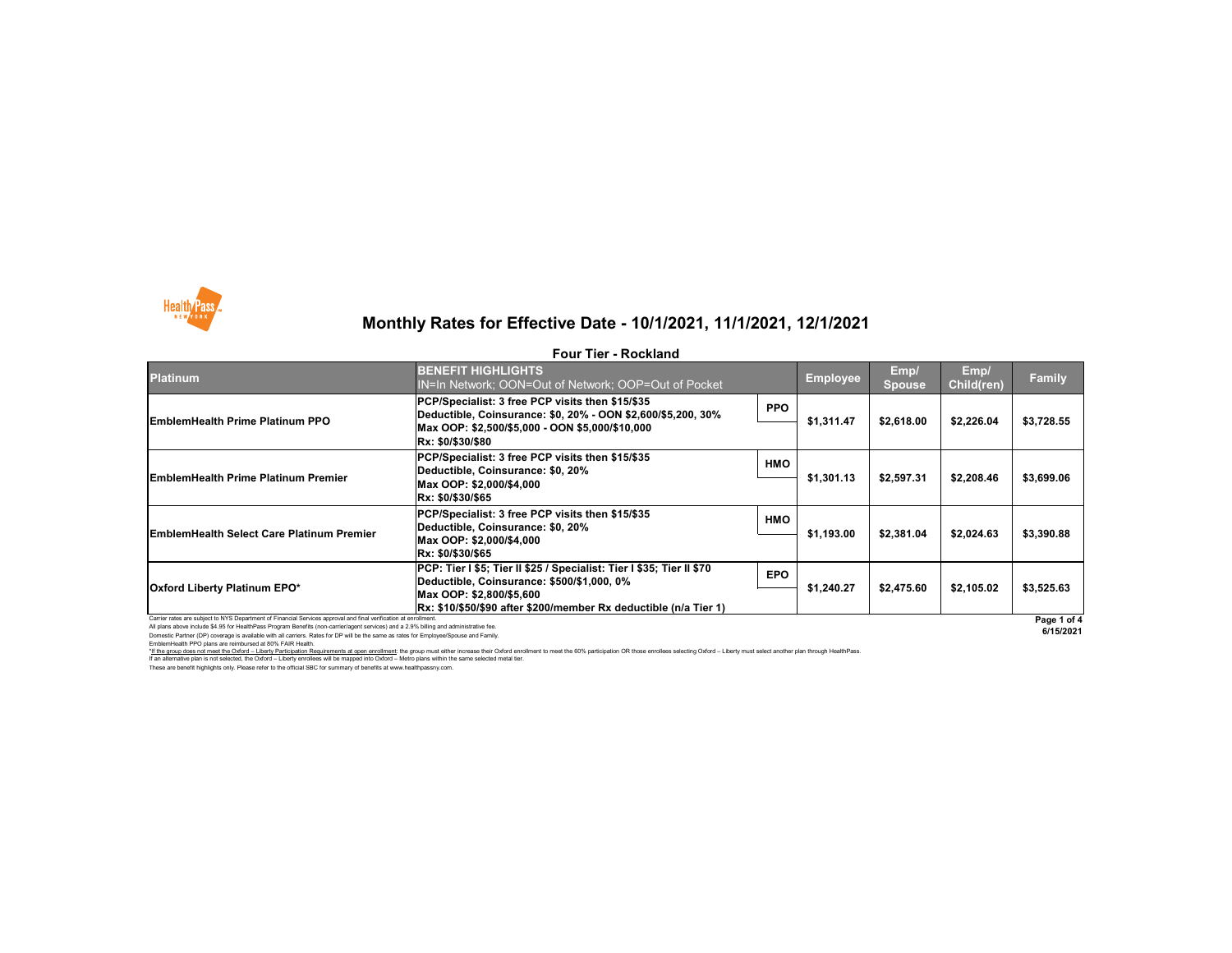EmblemHealth PPO plans are reimbursed at 80% FAIR Health.

I hese are benefit highlights only. Please refer to the official SBC for summary of benefits at www.healthpassny.com. \*<u>If the group does not meet the Oxford – Liberty Participation Requirements at open enrollment</u>: the group must either increase their Oxford enrollment to meet the 60% participation OR those enrollees selecting Oxford – L If an alternative plan is not selected, the Oxford – Liberty enrollees will be mapped into Oxford – Metro plans within the same selected metal tier.

| <b>Gold</b>                                                                                                                                                                                                                                                | <b>BENEFIT HIGHLIGHTS</b><br>IN=In Network; OON=Out of Network; OOP=Out of Pocket                                                     |            | Employee   | Emp/                                                                                                                                 | Emp/                                                                                                                                                                 | Family      |
|------------------------------------------------------------------------------------------------------------------------------------------------------------------------------------------------------------------------------------------------------------|---------------------------------------------------------------------------------------------------------------------------------------|------------|------------|--------------------------------------------------------------------------------------------------------------------------------------|----------------------------------------------------------------------------------------------------------------------------------------------------------------------|-------------|
|                                                                                                                                                                                                                                                            | PCP/Specialist: 3 free PCP visits then \$25/\$40                                                                                      |            |            |                                                                                                                                      |                                                                                                                                                                      |             |
| <b>EmblemHealth Prime Gold PPO</b>                                                                                                                                                                                                                         | Deductible, Coinsurance: \$1,300/\$2,600, 30% - OON \$3,500/\$7,000, 40%<br>Max OOP: \$5,500/\$11,000 - OON \$7,500/\$15,000          | <b>PPO</b> | \$1,061.84 | \$2,118.72                                                                                                                           | Child(ren)<br>\$1,801.67<br>\$1,799.65<br>\$1,703.76<br>\$1,650.28<br>\$1,559.64<br>\$1,588.74<br>\$1,549.18<br>\$1,589.46<br>\$1,717.43<br>\$1,818.22<br>\$1,973.47 | \$3,017.07  |
|                                                                                                                                                                                                                                                            | Rx: \$0/\$35/\$100                                                                                                                    |            |            |                                                                                                                                      |                                                                                                                                                                      |             |
|                                                                                                                                                                                                                                                            | PCP/Specialist: 3 free PCP visits then \$25/\$40                                                                                      | <b>HMO</b> |            |                                                                                                                                      |                                                                                                                                                                      |             |
| <b>EmblemHealth Prime Gold Premier</b>                                                                                                                                                                                                                     | Deductible, Coinsurance: \$450/\$900, 30%                                                                                             |            | \$1,060.65 | Spouse<br>\$2,116.37<br>\$2,003.54<br>\$1,940.62<br>\$1,834.00<br>\$1,868.23<br>\$1,821.69<br>\$1,869.08<br>\$2,019.63<br>\$2,138.21 | \$3,013.73                                                                                                                                                           |             |
|                                                                                                                                                                                                                                                            | Max OOP: \$5,600/\$11,200                                                                                                             |            |            |                                                                                                                                      |                                                                                                                                                                      |             |
|                                                                                                                                                                                                                                                            | Rx: \$0/\$40/\$80                                                                                                                     |            |            |                                                                                                                                      |                                                                                                                                                                      |             |
|                                                                                                                                                                                                                                                            | PCP/Specialist: Virtual \$0/n/a, Office \$40/60                                                                                       | <b>EPO</b> |            |                                                                                                                                      |                                                                                                                                                                      |             |
| <b>EmblemHealth Prime Gold Virtual</b>                                                                                                                                                                                                                     | Deductible, Coinsurance: Virtual \$0/n/a, Office \$500/\$1,000,30%                                                                    |            | \$1,004.24 | \$2,320.86                                                                                                                           |                                                                                                                                                                      | \$2,852.92  |
|                                                                                                                                                                                                                                                            | Max OOP: Virtual & Office \$7,800/\$15,600                                                                                            |            |            |                                                                                                                                      |                                                                                                                                                                      |             |
|                                                                                                                                                                                                                                                            | Rx: Virtual \$0/\$40/\$80, Office \$0/\$40 after Deductible/\$80 after Deductible<br>PCP/Specialist: 3 free PCP visits then \$25/\$40 |            |            |                                                                                                                                      |                                                                                                                                                                      |             |
|                                                                                                                                                                                                                                                            | Deductible, Coinsurance: \$450/\$900, 30%                                                                                             | <b>HMO</b> |            |                                                                                                                                      |                                                                                                                                                                      |             |
| <b>EmblemHealth Select Care Gold Premier</b>                                                                                                                                                                                                               | Max OOP: \$5,600/\$11,200                                                                                                             |            | \$972.79   |                                                                                                                                      |                                                                                                                                                                      | \$2,763.29  |
|                                                                                                                                                                                                                                                            | Rx: \$0/\$40/\$80                                                                                                                     |            |            |                                                                                                                                      |                                                                                                                                                                      |             |
|                                                                                                                                                                                                                                                            | PCP/Specialist: 3 free PCP visits then \$25/\$40                                                                                      |            |            |                                                                                                                                      |                                                                                                                                                                      | \$2,611.33  |
|                                                                                                                                                                                                                                                            | Deductible, Coinsurance: \$2,300/\$4,600, 30%                                                                                         | <b>HMO</b> |            |                                                                                                                                      |                                                                                                                                                                      |             |
| <b>EmblemHealth Select Care Gold Value</b>                                                                                                                                                                                                                 | Max OOP: \$5,300/\$10,600                                                                                                             |            | \$919.47   |                                                                                                                                      |                                                                                                                                                                      |             |
|                                                                                                                                                                                                                                                            | Rx: \$0/\$40 after Deductible/\$80 after Deductible                                                                                   |            |            |                                                                                                                                      |                                                                                                                                                                      |             |
|                                                                                                                                                                                                                                                            | PCP/Specialist: \$25/\$50                                                                                                             |            | \$936.59   |                                                                                                                                      |                                                                                                                                                                      | \$2,660.13  |
|                                                                                                                                                                                                                                                            | Deductible, Coinsurance: \$2,000/\$4,000, 20%                                                                                         | <b>EPO</b> |            |                                                                                                                                      |                                                                                                                                                                      |             |
|                                                                                                                                                                                                                                                            | Max OOP: \$6,000/\$12,000                                                                                                             |            |            |                                                                                                                                      |                                                                                                                                                                      |             |
|                                                                                                                                                                                                                                                            | Rx: \$10/\$50 after ded/\$100 after ded (Rx ded \$150/\$300)                                                                          |            |            |                                                                                                                                      |                                                                                                                                                                      |             |
|                                                                                                                                                                                                                                                            | PCP/Specialist: \$25/\$40                                                                                                             |            | \$913.32   |                                                                                                                                      |                                                                                                                                                                      | \$2,593.80  |
|                                                                                                                                                                                                                                                            | Deductible, Coinsurance: \$1,250/\$2,500, 20%                                                                                         | <b>EPO</b> |            |                                                                                                                                      |                                                                                                                                                                      |             |
|                                                                                                                                                                                                                                                            | Max OOP: \$5,500/\$11,000                                                                                                             |            |            |                                                                                                                                      |                                                                                                                                                                      |             |
| <b>Oscar Circle Gold 2000</b><br>Oxford Metro Gold EPO 25/40 G<br><b>Oxford Metro Gold EPO 25/40</b>                                                                                                                                                       | Rx: \$10/\$65/\$95                                  after \$150/member Rx deductible (n/a Tier 1)                                     |            |            |                                                                                                                                      |                                                                                                                                                                      |             |
|                                                                                                                                                                                                                                                            | PCP/Specialist: \$25/\$40                                                                                                             | <b>EPO</b> |            |                                                                                                                                      |                                                                                                                                                                      | \$2,661.32  |
|                                                                                                                                                                                                                                                            | Deductible, Coinsurance: \$1,250/\$2,500, 20%                                                                                         |            | \$937.01   |                                                                                                                                      |                                                                                                                                                                      |             |
|                                                                                                                                                                                                                                                            | Max OOP: \$5,500/\$11,000                                                                                                             |            |            |                                                                                                                                      |                                                                                                                                                                      |             |
|                                                                                                                                                                                                                                                            | Rx: \$10/\$65/\$95                                  after \$150/member Rx deductible (n/a Tier 1)                                     |            |            |                                                                                                                                      |                                                                                                                                                                      |             |
|                                                                                                                                                                                                                                                            | PCP/Specialist: \$30/\$60                                                                                                             | <b>EPO</b> |            |                                                                                                                                      |                                                                                                                                                                      |             |
| Oxford Liberty Gold EPO 30/60*                                                                                                                                                                                                                             | Deductible, Coinsurance: \$2,000/\$4,000, 30%                                                                                         |            | \$1,012.29 |                                                                                                                                      |                                                                                                                                                                      | \$2,875.87  |
|                                                                                                                                                                                                                                                            | Max OOP: \$7,900/\$15,800                                                                                                             |            |            |                                                                                                                                      |                                                                                                                                                                      |             |
|                                                                                                                                                                                                                                                            | Rx: \$10/\$50/\$90 after \$200/member Rx deductible (n/a Tier 1)                                                                      |            |            |                                                                                                                                      |                                                                                                                                                                      |             |
|                                                                                                                                                                                                                                                            | PCP/Specialist: \$30/\$60                                                                                                             | <b>EPO</b> |            |                                                                                                                                      |                                                                                                                                                                      | \$3,044.84  |
| <b>Oxford Liberty Gold EPO 30/60 G*</b>                                                                                                                                                                                                                    | Deductible, Coinsurance: \$1,250/\$2,500, 0%                                                                                          |            | \$1,071.58 |                                                                                                                                      |                                                                                                                                                                      |             |
|                                                                                                                                                                                                                                                            | Max OOP: \$5,900/\$11,800<br> Rx: \$10/\$50/\$90 after \$200/member Rx deductible (n/a Tier 1)                                        |            |            |                                                                                                                                      |                                                                                                                                                                      |             |
|                                                                                                                                                                                                                                                            | PCP/Specialist: \$25/\$50                                                                                                             |            |            |                                                                                                                                      |                                                                                                                                                                      | \$3,305.11  |
|                                                                                                                                                                                                                                                            | Deductible, Coinsurance: \$0, 0%                                                                                                      | <b>EPO</b> |            |                                                                                                                                      |                                                                                                                                                                      |             |
| Oxford Liberty Gold EPO 25/50 ZD*                                                                                                                                                                                                                          | Max OOP: \$5,500/\$11,000                                                                                                             |            | \$1,162.90 |                                                                                                                                      |                                                                                                                                                                      |             |
|                                                                                                                                                                                                                                                            | Rx: \$10/\$50/\$90 after \$200/member Rx deductible (n/a Tier 1)_                                                                     |            |            |                                                                                                                                      |                                                                                                                                                                      |             |
|                                                                                                                                                                                                                                                            | PCP/Specialist: Deductible then 10% coins                                                                                             |            |            |                                                                                                                                      |                                                                                                                                                                      |             |
|                                                                                                                                                                                                                                                            | Deductible, Coinsurance: \$1,500/\$3,000, 10%                                                                                         | <b>EPO</b> |            | \$2,057.19                                                                                                                           | \$1,749.35                                                                                                                                                           | \$2,929.39  |
| <b>Oxford Liberty Gold HSA 1500 Motion*</b>                                                                                                                                                                                                                | Max OOP: \$5,000/\$10,000                                                                                                             |            | \$1,031.07 |                                                                                                                                      |                                                                                                                                                                      |             |
|                                                                                                                                                                                                                                                            | Rx: Deductible then \$10/\$50/\$90                                                                                                    |            |            |                                                                                                                                      |                                                                                                                                                                      |             |
| Carrier rates are subject to NYS Department of Financial Services approval and final verification at enrollment.<br>All plans above include \$4.95 for HealthPass Program Benefits (non-carrier/agent services) and a 2.9% billing and administrative fee. |                                                                                                                                       |            |            |                                                                                                                                      |                                                                                                                                                                      | Page 2 of 4 |
| Domestic Partner (DP) coverage is available with all carriers. Rates for DP will be the same as rates for Employee/Spouse and Family.                                                                                                                      |                                                                                                                                       |            |            |                                                                                                                                      |                                                                                                                                                                      | 6/15/2021   |



# **Monthly Rates for Effective Date - 10/1/2021, 11/1/2021, 12/1/2021**

#### **Four Tier - Rockland**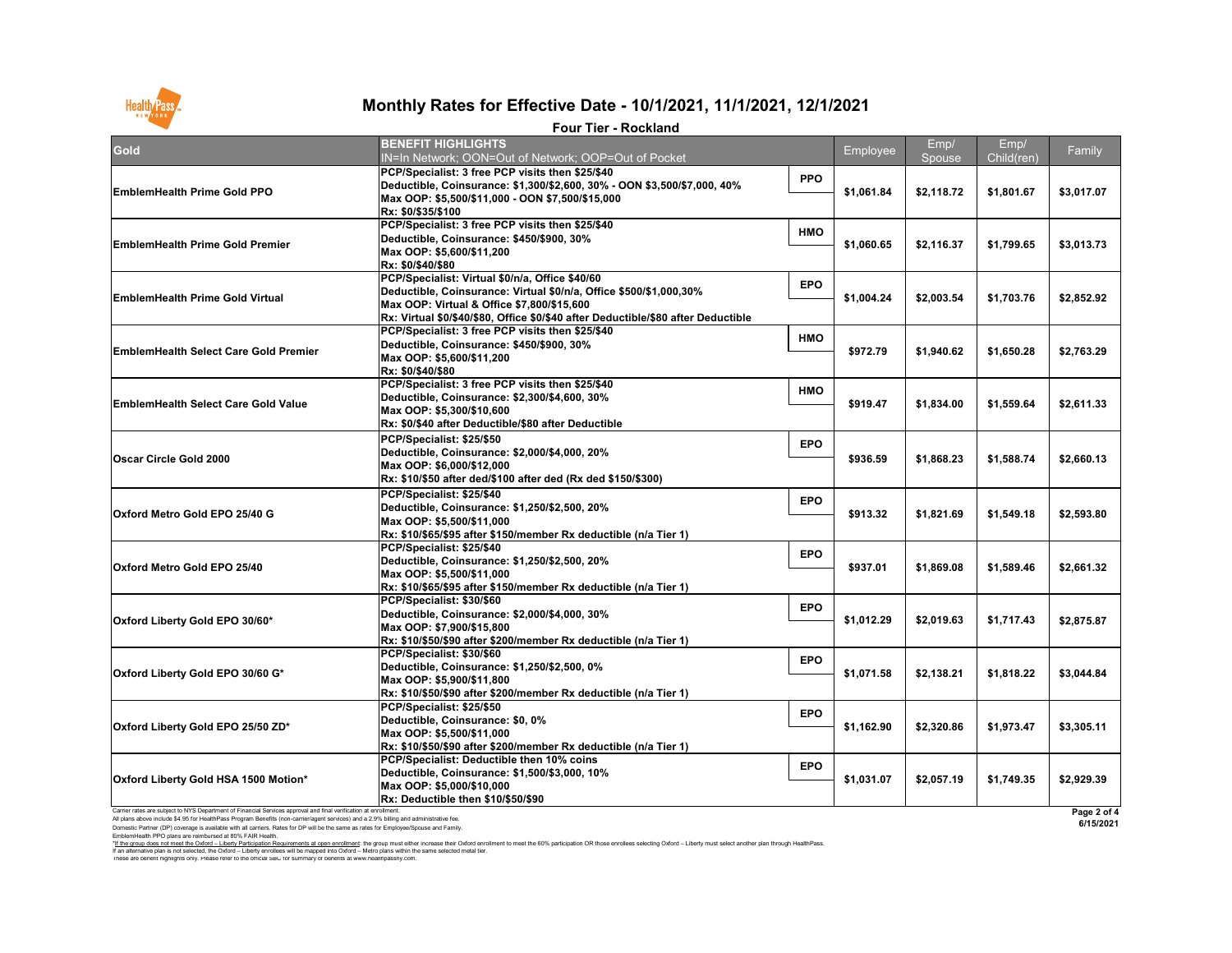Carrier rates are subject to NYS Department of Financial Services approval and final verification at enrollment. All plans above include \$4.95 for HealthPass Program Benefits (non-carrier/agent services) and a 2.9% billing and administrative fee. Domestic Partner (DP) coverage is available with all carriers. Rates for DP will be the same as rates for Employee/Spouse and Family. EmblemHealth PPO plans are reimbursed at 80% FAIR Health.

**6/15/2021**



## **Monthly Rates for Effective Date - 10/1/2021, 11/1/2021, 12/1/2021**

#### **Four Tier - Rockland**

| <b>Silver</b>                                                                                                  | <b>BENEFIT HIGHLIGHTS</b><br>IN=In Network; OON=Out of Network; OOP=Out of Pocket                                                                                                                             |            | <b>Employee</b> | Emp/<br><b>Spouse</b> | Emp/<br>Child(ren) | <b>Family</b> |
|----------------------------------------------------------------------------------------------------------------|---------------------------------------------------------------------------------------------------------------------------------------------------------------------------------------------------------------|------------|-----------------|-----------------------|--------------------|---------------|
| <b>EmblemHealth Prime Silver Premier</b>                                                                       | PCP/Specialist: 3 free PCP visits then \$35/\$65<br>Deductible, Coinsurance: \$3,600/\$7,200, 40%<br>Max OOP: \$7,800/\$15,600<br>Rx: \$0/\$40/\$80                                                           | <b>HMO</b> | \$912.91        | \$1,820.88            | \$1,548.48         | \$2,592.64    |
| <b>EmblemHealth Select Care Silver Premier</b>                                                                 | PCP/Specialist: 3 free PCP visits then \$35/\$65<br> Deductible, Coinsurance: \$3,600/\$7,200, 40%<br>Max OOP: \$7,800/\$15,600<br>Rx: \$0/\$40/\$80                                                          | <b>HMO</b> | \$837.79        | \$1,670.64            | \$1,420.79         | \$2,378.55    |
| <b>EmblemHealth Select Care Silver Value</b>                                                                   | PCP/Specialist: 3 free PCP visits then \$10/\$55<br> Deductible, Coinsurance: \$6,700/\$13,400, 0%<br>Max OOP: \$6,700/\$13,400 <br> Rx: \$0/\$0 after Deductible/\$0 after Deductible_                       | <b>HMO</b> | \$810.54        | \$1,616.14            | \$1,374.47         | \$2,300.89    |
| <b>EmblemHealth Prime Silver HSA</b>                                                                           | PCP/Specialist: Deductible then \$30/\$50 copay<br>Deductible, Coinsurance: \$3,000/\$6,000, 40%<br>Max OOP: \$6,000/\$12,000<br>Rx: Deductible then \$15/\$45/\$80                                           | <b>HMO</b> | \$875.33        | \$1,745.72            | \$1,484.60         | \$2,485.54    |
| <b>Oscar Circle Silver 5000</b>                                                                                | PCP/Specialist: \$40/\$75<br>Deductible, Coinsurance: \$5,000/\$10,000, 50%<br>Max OOP: \$8,550/\$17,100<br>$\mathsf{Rx}\text{: }\$10\mathsf{/Deductible}$ then 50%/Deductible then 50%                       | <b>EPO</b> | \$768.43        | \$1,531.91            | \$1,302.87         | \$2,180.87    |
| Oxford Metro Silver EPO 30/80 G                                                                                | PCP/Specialist: \$30/\$80<br>Deductible, Coinsurance: \$3,500/\$7,000, 30%<br>Max OOP: \$8,550/\$17,100<br> Rx: \$10/\$65/\$95                                  after \$150/member Rx deductible (n/a Tier 1) | <b>EPO</b> | \$749.82        | \$1,494.71            | \$1,271.25         | \$2,127.85    |
| <b>Oxford Metro Silver EPO 50/100 ZD</b>                                                                       | PCP/Specialist: \$50/\$100<br>Deductible, Coinsurance: \$0, 0%<br>Max OOP: \$8,550/\$17,100<br> Rx: \$10/\$65/\$95 after \$150/member Rx deductible (n/a Tier 1)_                                             | <b>EPO</b> | \$876.88        | \$1,748.82            | \$1,487.23         | \$2,489.95    |
| <b>Oxford Liberty Silver EPO 25/50 G*</b>                                                                      | PCP/Specialist: \$25/\$50<br>Deductible, Coinsurance: \$4,500/\$9,000, 50%<br>Max OOP: \$8,550/\$17,100 <br> Rx: \$10/\$50/\$90 after \$200/member Rx deductible (n/a Tier 1)                                 | <b>EPO</b> | \$869.11        | \$1,733.27            | \$1,474.02         | \$2,467.82    |
| <b>Oxford Liberty Silver EPO 40/70*</b>                                                                        | PCP/Specialist: \$40/\$70<br> Deductible, Coinsurance: \$3,000/\$6,000, 35%<br>Max OOP: \$8,550/\$17,100                                                                                                      | <b>EPO</b> | \$895.84        | \$1,786.71            | \$1,519.45         | \$2,543.97    |
| <b>Oxford Liberty Silver EPO 50/100 ZD*</b>                                                                    | PCP/Specialist: \$50/\$100<br>Deductible, Coinsurance: \$0, 0%<br>Max OOP: \$8,550/\$17,100 <br> Rx: \$10/\$65/\$95                                  after \$150/member Rx deductible (n/a Tier 1)            | <b>EPO</b> | \$1,015.12      | \$2,025.29            | \$1,722.25         | \$2,883.93    |
| <b>Oxford Liberty Silver HSA 4000 Motion*</b>                                                                  | PCP/Specialist: Deductible then 20% coins<br> Deductible, Coinsurance: \$4,000/\$8,000, 20%<br>Max OOP: \$6,650/\$13,300<br>Rx: Deductible then \$10/\$50/\$90                                                | <b>EPO</b> | \$831.80        | \$1,658.67            | \$1,410.61         | \$2,361.49    |
| Carrier rates are subject to NYS Department of Financial Services approval and final verification at enrollmen |                                                                                                                                                                                                               |            |                 |                       |                    | Page 3 of 4   |



These are benefit highlights only. Please refer to the official SBC for summary of benefits at www.healthpassny.com. \*<u>If the group does not meet the Oxford – Liberty Participation Requirements at open enrollment</u>: the group must either increase their Oxford enrollment to meet the 60% participation OR those enrollees selecting Oxford – L If an alternative plan is not selected, the Oxford – Liberty enrollees will be mapped into Oxford – Metro plans within the same selected metal tier.